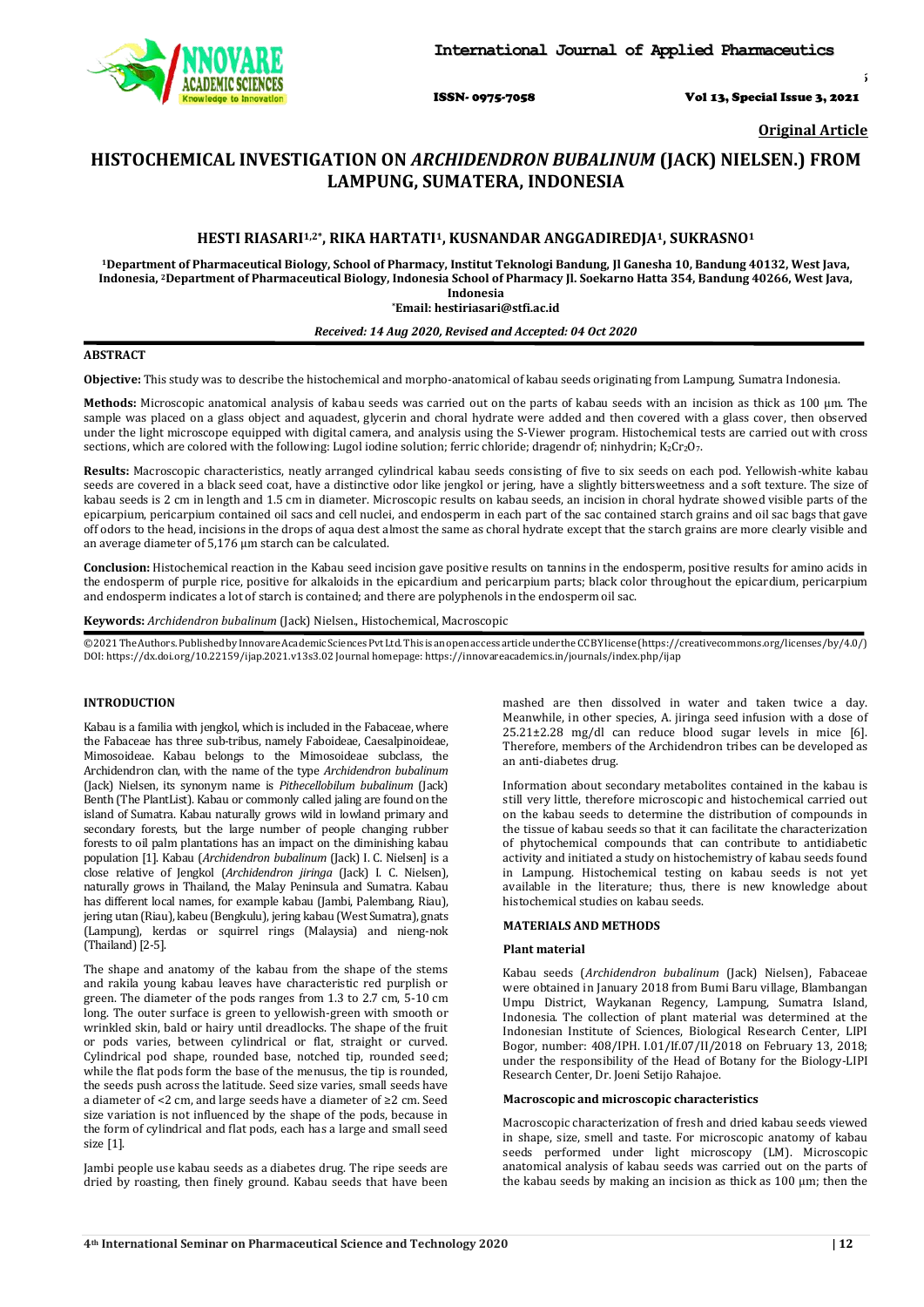incision was placed on a glass object and aquadest, glycerin and cloral hydrate were added then covered with a glass cover then observed under a light microscope. In addition to fresh seed plant samples. The semipermanent and histochemical test slide images were obtained with an Olypmpus CX21LED light microscope equipped with a Model SXY-I50L digital camera, and analysis using the S-Viewer program.

## **Histochemical**

Histochemical tests are carried out with cross-sections, which are colored with the following reagents. Lugol iodine solution to reveal the presence of starch granules, ferric chloride for polyphenols [7-

10], Dragendroff reagent for the detection of alkaloid compounds [11, 12], ninhydrin for the detection of amino acids [13],  $K_2Cr_2O_7$ (potassium dichromate) for detection of tannins/phenolates [14].

#### **RESULTS AND DISCUSSION**

The result of macroscopic characteristics, neatly arranged cylindrical kabau seeds consisting of five to six seeds on each pod. Yellowish-white kabau seeds are covered in a black seed coat, have a distinctive odor like jengkol, have a slightly bittersweetness and a soft texture. The size of kabau seeds is 2 cm in length, 1.5 cm in diameter, and Institutions or cotyledons (seed germination) can be seen in fig. 1 and 2.



**Fig. 1: (a). Kabau Fruit; (b) Kabau; Seeds (c) Kabau Leaves; (d) Kabau seeds without the skin; e) Kabau seeds powder**



**Fig. 2: 1. White Institution/albumen; 2. Institution/seed germination; 2. a Cotyledon; 2. b Cotyledons; 2. c Radicula**

Fig. 2 is the result of a radial incision in kabau seeds to see macroscopically the parts of cotyledons and white institutions, white institutions/albumen containing food reserves for sprout growth [15]. There are cotyledons which are plants that will later become leaves and stems, while the radicula is a plant that will become the root. In this section, microscopes were carried out at institutions and cotyreneons at magnification 100x, can be seen in fig. 3.



**Fig. 3: (a) Cotyledons, (b) Cotyledons, (c) Radicula**

Microscopic results on kabau seeds were carried out through histochemical tests, where kabau seeds were sliced to a thickness of  $1 \mu m$ , each incision in the choral hydrate was seen with epicarpium, pericarpium containing oil sacs and cell nuclei, and endosperm in each part of the sac. There are starch grains and oil sacs which give off a scent; the incision in the drops of aquadest is almost the same as chloral hydrate, except that the starch grains appear more clearly and can calculate the average diameter of starch grains. Microscopic characteristics of the mangrove seeds can be seen in fig. 4 and fig. 5.



**Fig. 4: Kabau seed incision with choral hydrate (a) epicarpium, (b) pericarpium, (c) pericarpium with a nucleus, (d) endosperm with starch grains**



**Fig. 5: (a) Transverse incision of kabau seeds plus aquadest (40x magnification); (b) epicarpium (100x magnification); (c) pericarpium with a nucleus (magnification 100x); (d) Endosperm with starch grains in Amyloplast (magnification 100x); (e) Amyloplast containing starch grains (magnification 100x); (f) Starch Grain (Magnification of 100x)**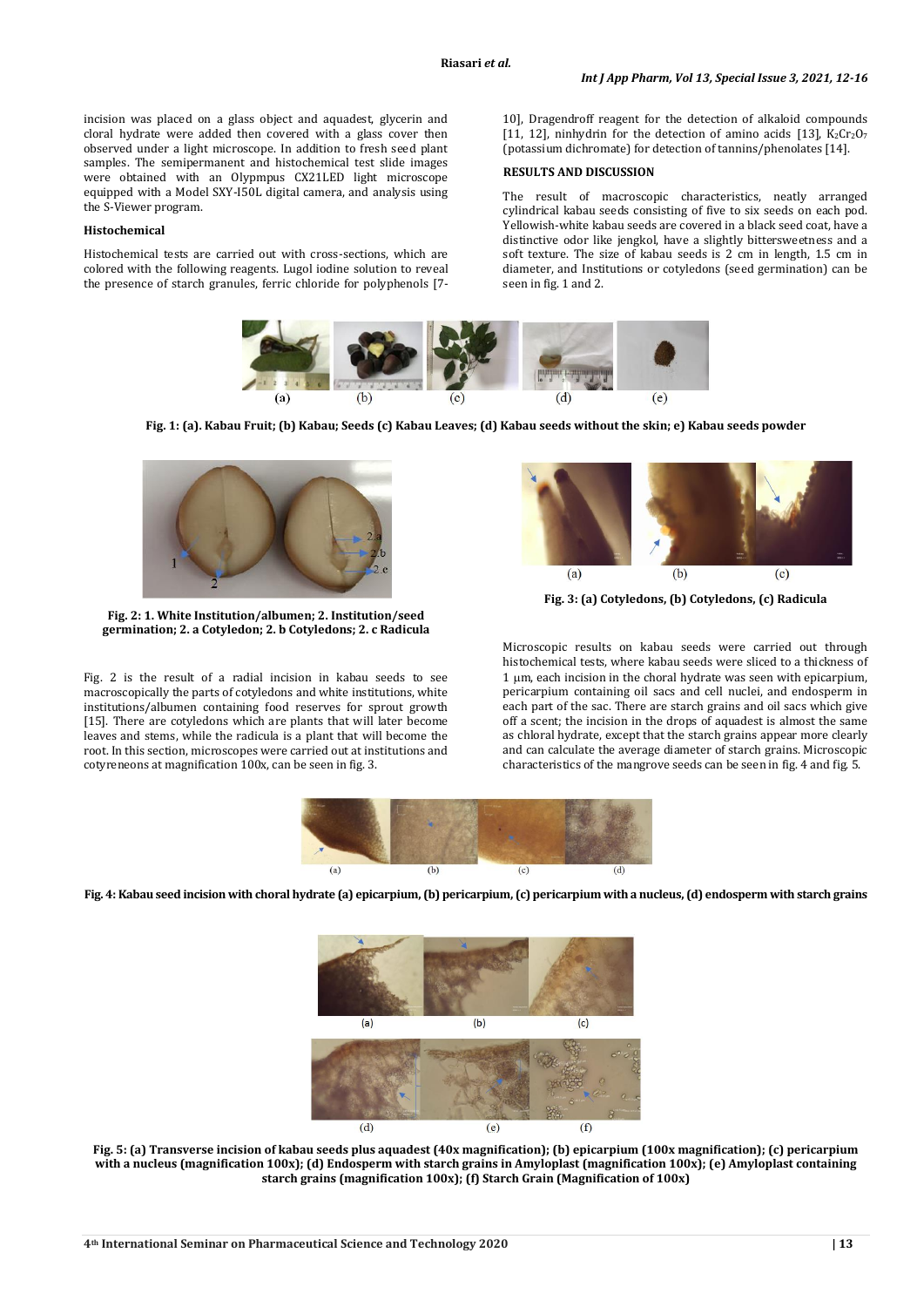Histochemical results on kabau seed incision with 5% addition of copper acetate to see the distribution of terpenoid secondary metabolites in kabau seed incision, after being observed under a microscope, the distribution of terpenoids on the part of pericarpium which reacts with the 5% acetate copper catalyst retained for 1 hour gives positive color reaction yellow or brownish yellow [16] can be seen in fig. 6.



**Fig. 6: Positive reaction of kabau seed incision when reacted with 5% cupric acid in the pericarpium portion (magnification (400x)**

Histochemical results in Kabau seed incision with the addition of dragendrof recording reacted for 2-4 min then rinsed with aquadest gave a positive reaction to brownish orange color [11,

12] (on the pericarpium and endosperm shows that the distribution of alkaloid compounds is found in many the section, can be seen in fig. 7.



**Fig. 7: (a) positive reaction on the pericarpium portion (40x magnification); (b) Positive reactions on the pericarpium and endosperm portion (100x magnification); (c) Positive reaction on the endosperm with starch grains in amyloplast (400x magnification)**

Histochemical results on the incision of kabau seeds with the addition of ninhydrin heated for 1-2 min showed positive reaction in purple,[13] showing that there were amino acid or protein compounds in all parts of epicarpium, pericarpium and endosperm with starch grains in amyloplast. The results can be seen in fig. 8.



**Fig. 8: (a) positive reaction on epicarpium, pericarpium, endosperm (40x magnification); (b) Positive reactions on the epicarpium and pericarpium portions (100x magnification); (c) Positive reaction on the endosperm with amyloplast (400x magnification)**

Histochemical results on the incision of kabau seeds with the addition of Lugol were allowed to stand for 5 min. Brownish black positive reaction occurs in the endosperm with starch grains that are in amyloplast, which can be seen in fig. 9.



**Fig. 9: (A) positive reaction on the endosperm with starch in amyloplast (magnification 100x); (B) starch grains in amyloplast (400x magnification)**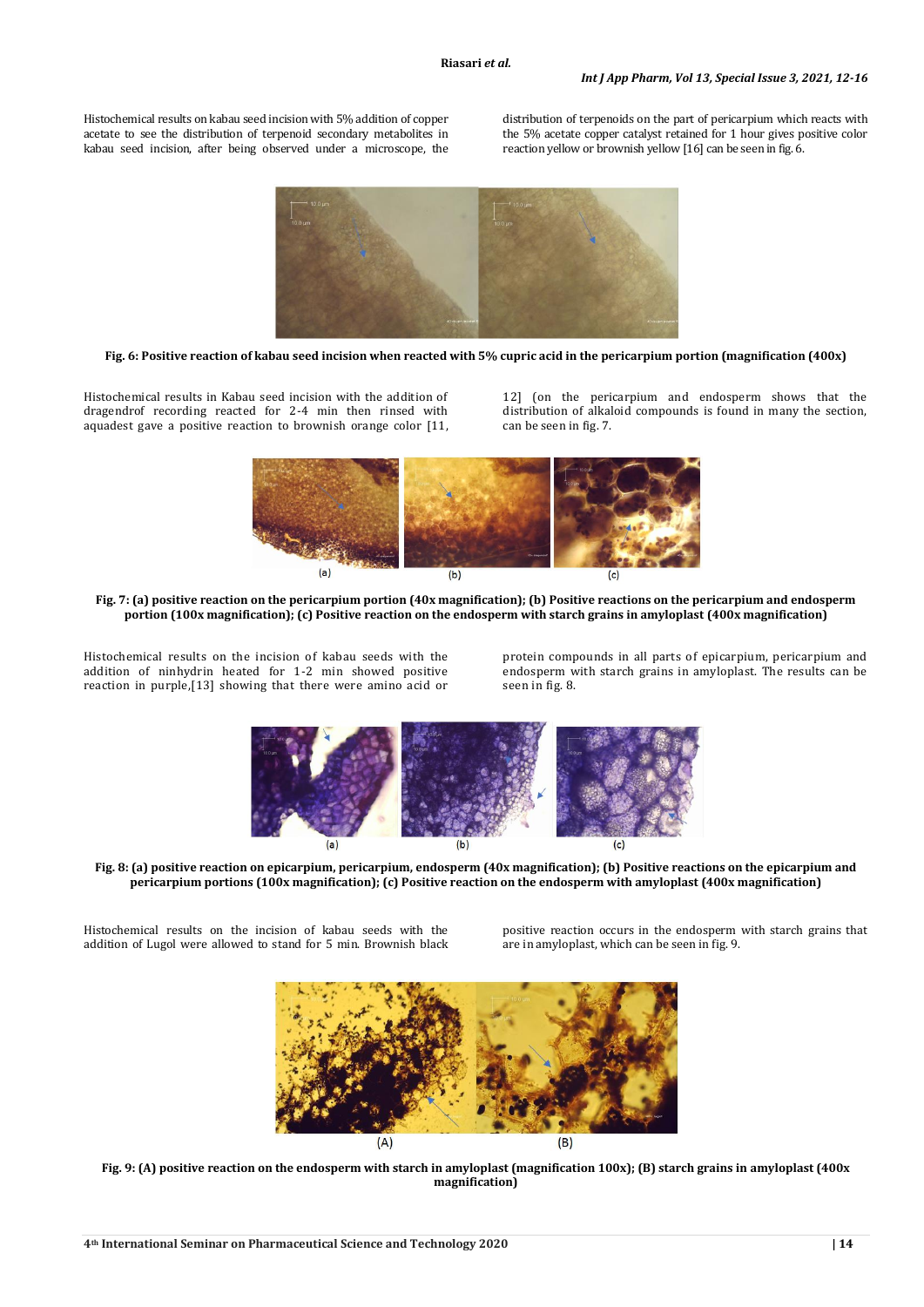Histochemical results on the incision of kabau seeds with the addition of  $K_2Cr_2O_7$  were allowed to stand for 5 min to see the tannin/phenolic compound [14]. A positive reaction is present in the oil sacs at the endosperm, can be seen in fig. 10.





Histochemical results on kabau seed incision with the addition of FeCl3, allowed to stand for 5 min; there was a positive reaction giving a blackish green color to all parts of the epicardium, pericarpium and endosperm layers, can be seen in fig. 11.





**Fig. 11: Positive reaction of kabau seed incision when reacted with FeCl3, giving positive reaction to epicarpium, pericarpium and endosperm, (A) at 40x magnification and (B) at magnification (100x)**

#### **CONCLUSION**

Morphological analysis, both macroscopic and microscopic on kabau seeds is to identify species of *Archidendron bubalinum* species originating from Lampung. The morpho-anatomical character of the kabau seeds is cylindrical in a neatly arranged structure consisting of five to six seeds on each pod. smells like jengkol, has a slightly bitter sweetness and soft texture. Kabau seeds are of an average length of 2 cm, 1.5 cm in diameter, and Institutions or cotyledons (seed germination), in microscopic analysis, kabau seeds consist of 3 layers, namely epicarpium, pericarpium and endosperm containing amyloplast with starch and sac-oil bag. Microscopically there are cotyledons and cotyledons. Histochemical analysis of cabbage seeds contained fonalate compounds, tannins, alkaloids, terpenoids, proteins/amino acids, starches, which were distributed differently in the parts of kabau seeds, making it easier to identify compounds that contributed to the activity of kabau seeds.

#### **FUNDING**

I as the author would like to thank the Ministry of Research and Technology of Higher Education for funding the doctoral dissertation research through a doctoral dissertation research grant in 2019-2020.

#### **AUTHORS CONTRIBUTIONS**

All the authors contributed equally.

## **CONFLICT OF INTERESTS**

Declared none

#### **REFERENCES**

1. Komariah D, Hartana A. Variasi morfologi kabau *(Archidendron bubalinum)* dan pemanfaatannya di sumatera. Floribunda 2016;5:157-63.

- 2. Heyne K. De nuttige planten van nederland-sch Indie*.*  Buitenzorg (ID): Departement LNH Ned. Indie; 1927.
- 3. Nielsen IC. Mimosaceae (Leguminosae-mimosoideae). Flora Malesiana*.* Series I. Leyden (NL): Flora Malesiana Foundation; 1992. p. 11.
- Lim TK. Edible medicinal and non-medicinal plants: Fruits. Vol. 2. New York (US): Springer; 2012.
- 5. Ghazalli MN, Masrom H, Omar Y, Farhana AS. A preliminary flora survey in Gunung Kajang, Pulau Tioman, Pahang Darul Makmur, Malaysia. Malays. Appl Biol 2014;43:17–23.
- 6. Retno S, Sudrajat, Sudiastuti. Efektivitas infusa biji jengkol (*Archidendron jiringa* Jack) dan daun *Vernonia amygdalina*  delile terhadap penurunan kadar gula darah mencit (*Mus musculus*) yang diinduksi aloksan. Prosiding Seminar Sains dan Teknologi FMIPA Unmul Periode Maret 2016. Samarinda, Indonesia; 2013.
- 7. Johansen DA. Plant microtechnique**.** McGraw-Hill, New York; 1940.
- 8. Berlyn GP, Miksche JP, John ES. Botanical microtechnique and cytochemistry-technique plant anatomy**.** Iowa State University Press: Ames, Iowa; 1976.
- 9. Kraus JE, Arduin M. Manual basico de metodos em morfologia vegetal. Seropedica. RJ, Brasil: EDUR; 1997.
- 10. Formulario Nacional Da Farmacopeia Brasileira. Ministerio da Saude. Agencia Nacional de Vigilancia Sanitaria. 2 ed. Brasília: Anvisa; 2012.
- 11. Wagner H, Bladt S. Plant drug analisys: a thin layer chromatography atlas. Second Ed. 350. New York. Springer; 1996.
- 12. Jing H, Liu J, Liu H, Xin H. Histochemical investigation and kinds of alkaloids in leaves of different developmental stages in *Thymus quinquecostatus.* Scientific World J 2014;839548. https://doi.org/10.1155/2014/839548.